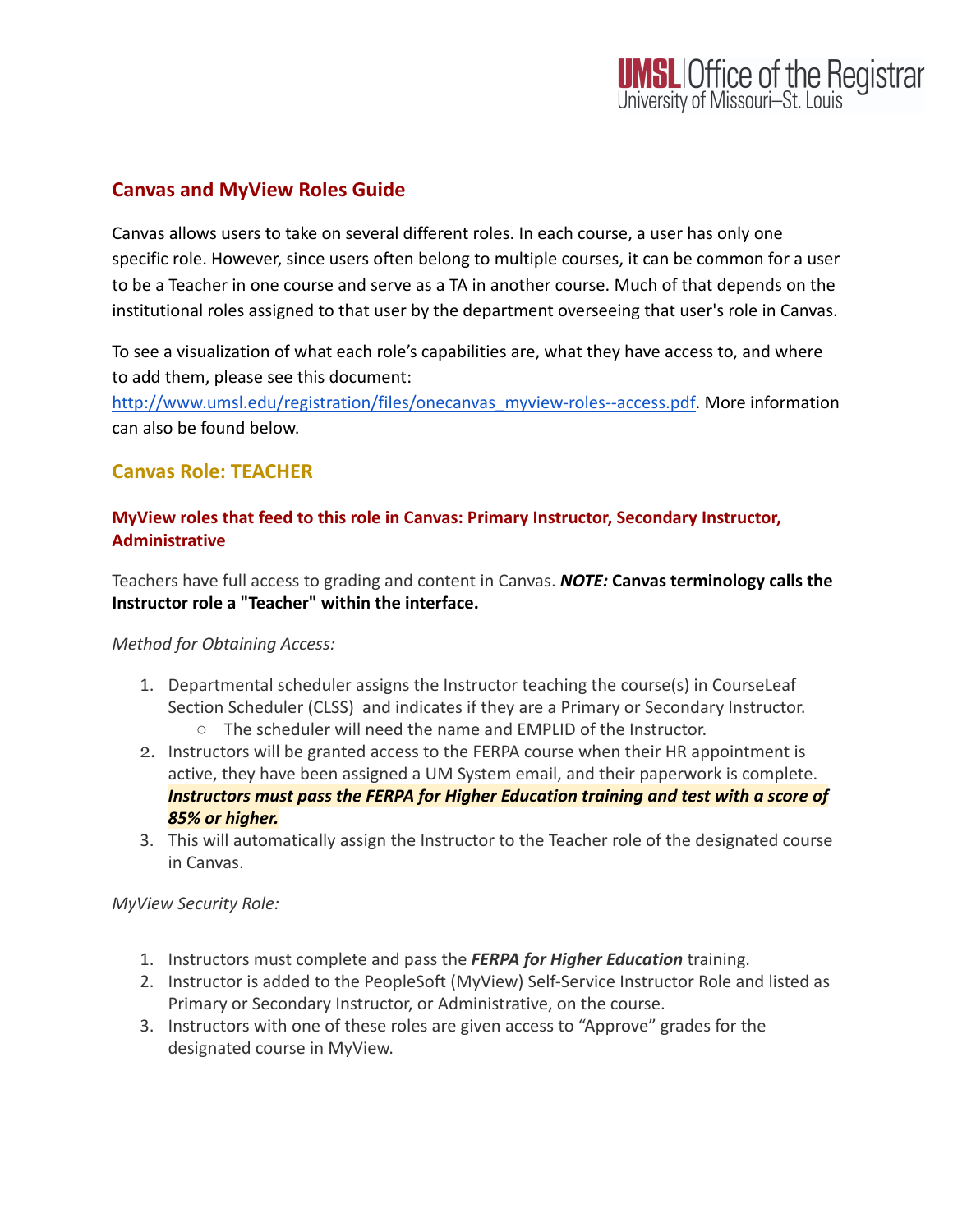# **Canvas Role: TA**

#### **MyView role that feeds to this role in Canvas: Graduate Teaching Assistant.**

Teaching Assistants have full access to grading and content in Canvas**.** *NOTE:* **UMSL only has the role of Graduate Teaching Assistant in MyView and students assigned to this role must be graduate students.**

#### *Method for Obtaining Access:*

- 1. Departmental scheduler assigns the GTA to the course(s) in CourseLeaf Section Scheduler (CLSS). They are NOT factored into the teaching load.
	- The departmental scheduler will need the name and employee ID of the GTA.
- 2. GTA's will be granted access to the *FERPA for Higher Education* course when their HR appointment is active, they have been assigned a UM System email, and their paperwork is complete. **G***TA's must pass the FERPA for Higher Education training test with a score of 85% or higher.*
- 3. This will automatically assign the GTA to the TA role of the designated course(s) in Canvas.

#### *MyView Security Role:*

- 1. GTA's must complete and pass *FERPA for Higher Education* training.
- 2. GTA's are NOT added to the PeopleSoft (MyView) Self-Service but are listed as GTA on the course.

## **Canvas Role: GRADER**

## **MyView role that feeds to this role in Canvas: Grader.**

Graders have LIMITED access to Canvas. They are only able to change grades in the Gradebook. They are NOT able to add/modify content in Canvas.

*Method for Obtaining Access:*

- 1. Departmental scheduler emails [scheduling@umsl.edu](mailto:scheduling@umsl.edu) to assign the Grader to the course(s) in MyView. They are NOT factored into the teaching load.
	- [Scheduling@umsl.edu](mailto:Scheduling@umsl.edu) will need the name and employee ID of the Grader.
- 2. Graders will be granted access to the FERPA course when their HR appointment is active, they have been assigned a UM System email, and their paperwork is complete. *Graders must pass the FERPA for Higher Education training test with a score of 85% or higher. Due to FERPA privacy law, undergraduate students should not typically have access to grading. This role should be used sparingly and only in limited pre-approved circumstances.*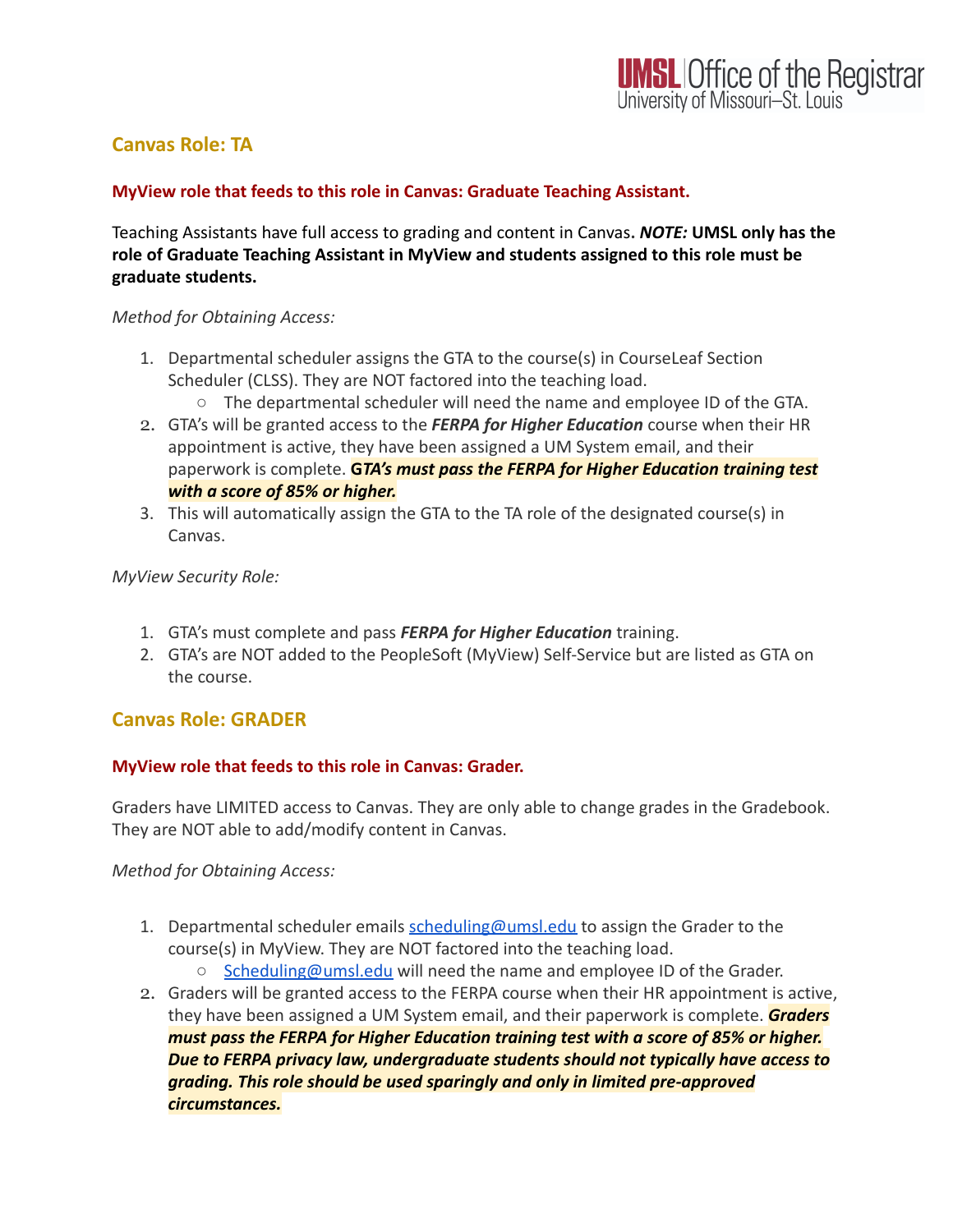3. Grader will then be added to the Grader role of the designated course(s) in Canvas.

### *MyView Security Role:*

- 1. Graders must complete and pass the FERPA for *Higher Education Training*.
- 2. Graders are NOT added to the PeopleSoft (MyView) Self-Service but are listed as Grader on the course.
- 3. Graders are not given access to "Approve" grades in MyView. Grades in MyView are managed by the Primary Instructor.

# **Canvas Role: LEARNING ASSISTANT**

### **MyView roles that feed to this role in Canvas: Learning Assistant and Supplemental Instructor Leader.**

Learning Assistants are NOT able to view or edit grades in Canvas.

*Method for Obtaining Access:*

- 1. Departmental scheduler assigns the Learning Assistant to the course(s) in CourseLeaf Section Scheduler (CLSS). They are NOT factored into the teaching load.
	- The departmental scheduler will need the name and employee ID of the Learning Assistant.
- 2. Learning Assistants will be granted access to the FERPA course when their HR appointment is active, they have been assigned a UM System email, and their paperwork is complete. *Learning Assistants must pass the FERPA for Higher Education training test with a score of 85% or higher.*
- 3. This will automatically assign the Learning Assistant to the Learning Assistant role of the designated course(s) in Canvas.

*MyView Security Role:*

- 1. The Learning Assistant must complete and pass *FERPA for Higher Education training*.
- 2. The Learning Assistant is NOT added to the PeopleSoft (MyView) Self-Service but is listed as Learning Assistant on the course.
- 3. The Learning is not given access to "Approve" grades in MyView. Grades in MyView are managed by the Primary Instructor.

## **Canvas Role: Faculty Peer Reviewer**

#### **MyView roles that feed to this role in Canvas: Faculty Peer Reviewer.**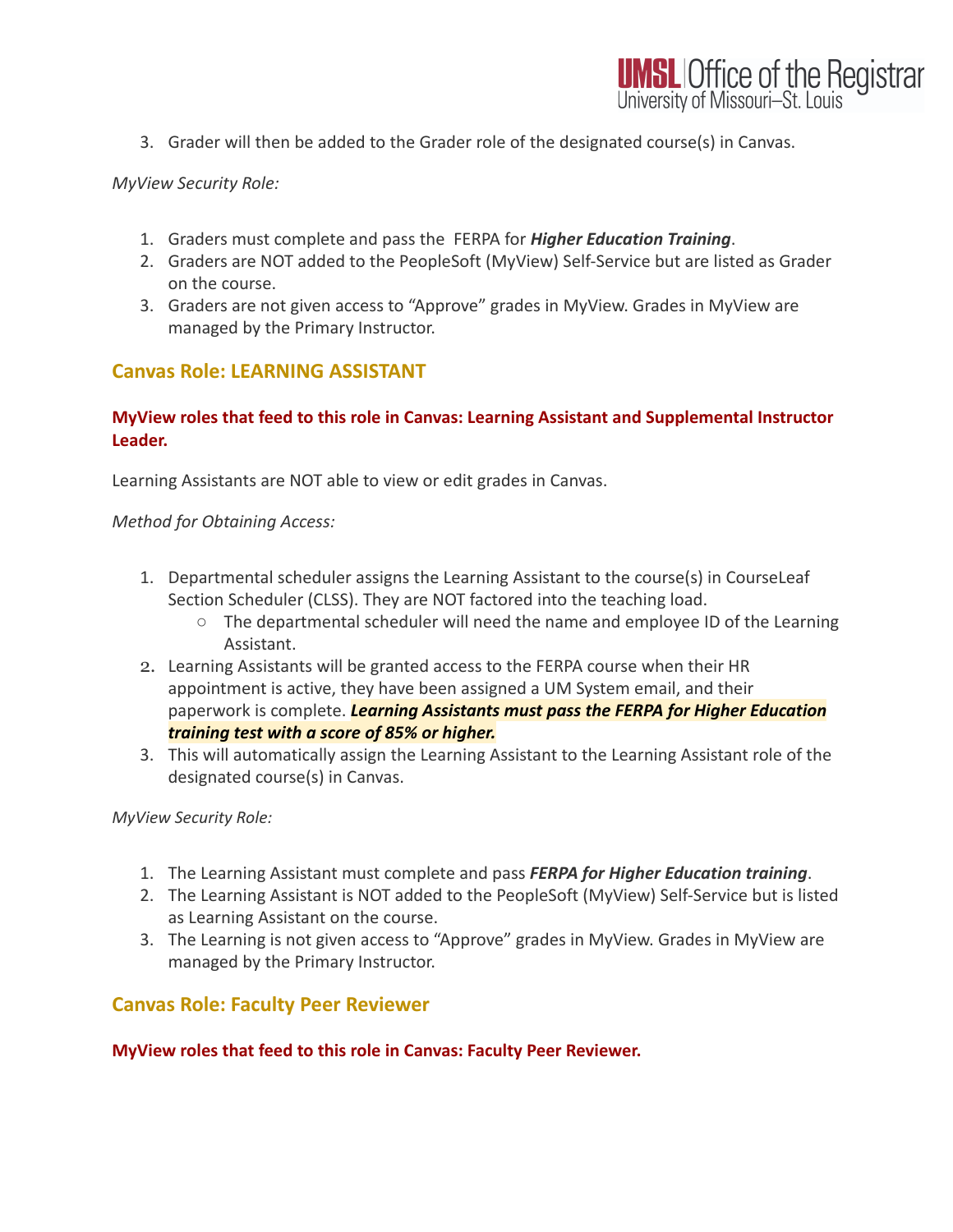Faculty Peer Reviewers are able to view but cannot edit grades in Canvas.

#### *Method for Obtaining Access:*

- 1. Departmental scheduler assigns the Faculty Peer Reviewer to the course(s) in CourseLeaf Section Scheduler (CLSS). They are NOT factored into the teaching load.
	- $\circ$  The departmental scheduler will need the name and employee ID of the Faculty Peer Reviewer.
- 2. Faculty Peer Reviewers will be granted access to the *FERPA* when their HR or courtesy appointment is active, they have been assigned a UM System email, and their paperwork is complete. *Faculty Peer Reviewers must pass the FERPA for Higher Education training and test with a score of 85% or higher.*
- 3. This will automatically assign the Faculty Peer Reviewer to the Faculty Peer Reviewer role of the designated course(s) in Canvas.

#### *MyView Security Role:*

- 1. The Faculty Peer Reviewer must complete and pass *FERPA for Higher Education* training.
- 2. The Faculty Peer Reviewer is NOT added to the PeopleSoft (MyView) Self-Service but is listed as Faculty Peer Reviewer on the course.
- 3. The Faculty Peer Reviewer is not given access to "Approve" grades in MyView. Grades in MyView are managed by the Primary Instructor.

## **Canvas Role: Observer**

#### **There is not a MyView role that corresponds to this Canvas Role.**

Observers are NOT able to view or edit grades in Canvas.

*Method for Obtaining Access:*

- 1. Instructor submits a request via the [UM Canvas Request](https://canvasrequest.umsystem.edu/) System to add the individual to the Canvas course as an Observer. The course information and SSO ID of the Observer will be needed in order to make the request.
- 2. The Canvas Team adds Observer(s) to course(s) and notifies the Instructor when this occurs.

*MyView Security Role:* **Observers in Canvas have no role inside of MyView.**

## **Canvas Role: COURSE COORDINATOR**

**There is not a MyView role that corresponds to this Canvas Role.**